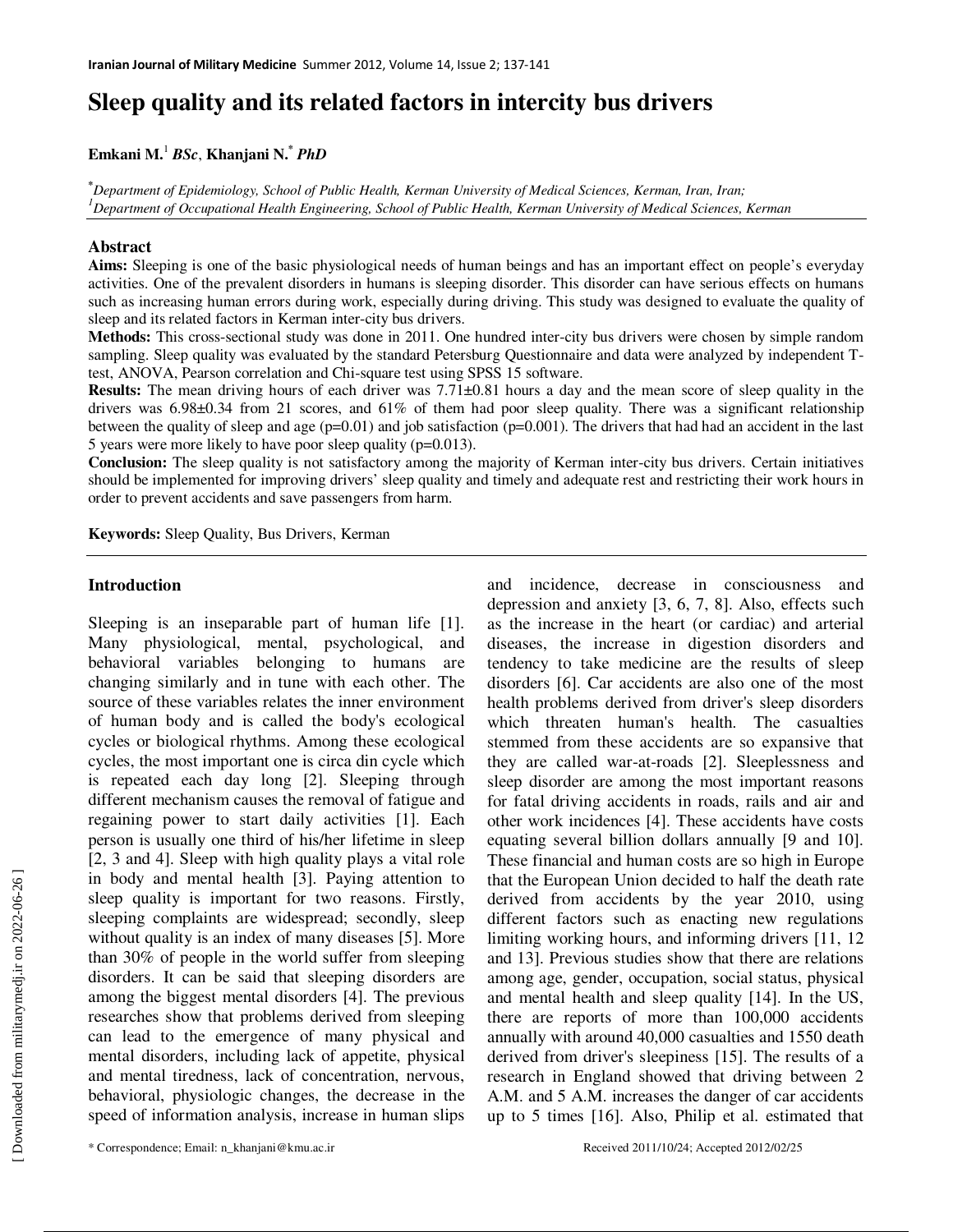around half of the drivers reduce the length of their sleep, 24 hours before beginning long travels of whom 12.5% had sleep shortage more than 3 hours and 3% had sleep shortage more than 6 hours [17, 18]. In Iran, the death rate stemming from driving accidents is the first in the world which demonstrates the importance of this issue [19]. Reports also show that annually 200,000 accidents occur in the roads throughout Iran which indicates that in average one life is claimed in road accidents each 20 minutes [20]. With respect to the above-mentioned issues, and the importance of the driving job and the role of drivers in the passengers' health and also the high death and incidence rate in Iran and with respect to the point that cultural, social and economic conditions cause the information available about the drivers' sleep to be used only in that specific geographical region, and not to be practical for other regions, thus, we decided to accomplish the present study so as to increase efficiency and to prevent the decline in job functionality and the emergence of diseases and disorders in drivers, by using this research's findings.

## **Methods**

This study is a cross-sectional one which was done in June 2011. The society under investigation was 100 bus drivers from Kerman's bus terminal carrying passengers to other cities. The sample size equating 81 people was calculated with the precision of 0.05% and the acceptable error of 0.09%, based on *Kakoee* et al.'s research in which 78.2% of Tehran's outer-city bus drivers had inadequate sleep quality. To increase the accuracy, 100 people participated in this study [2]. The sampling method was as follows: Two main passenger-carrying companies (or corporates) located in Kerman's intercity bus terminal, which mainly carry passengers among cities, were asked to cooperate and drivers were selected by simple randomization from the list of all drivers working there, who entered the study after being informed. The data was collected using a demographic questionnaire and the Pittsburgh standard questionnaire of sleep quality which was made by *Bysey* et al. to measure sleep quality and to help to recognize the people who have good and bad sleep. The validity of the Persian version of Pittsburgh questionnaire of sleep quality and its reliability was confirmed using Cronbach Alpha coefficient, amounting 0.83 [1, 2]. This questionnaire includes sleep quality and 7 scores for scales of 1) The individual's overall description of sleep quality, 2) delay in going to sleep, 3) The length of efficient sleep, 4) Sleep adequacy (which is calculated based on the ratio between the length of efficient sleep and the

time being on the bed), 5) Sleep disorders (which is defined as the individual's night awakenings), 6) The consumption rate of sleeping-inducing medicine and 7) Morning functionality (which is in the form of the problems derived from sleeping disorders which are experienced by the individual during the day). Based on simple Likert scale, each component of the questionnaire receives a score of 0 to 3. Scores of 0, 1, 2 and 3 in each component represent normal situation, the existence of a trivial problem, medium and extreme respectively. The sum of the seven scores constitutes the overall score which is from 0 to 21. The overall score of 5 and lower means the sleep quality is good and the score of 6 and higher means inadequacy of sleep quality.

After finishing sampling and collecting data, this data was transferred to SPSS 15 software and was analyzed through the independent statistical T-test, ANOVA, Pearson Correlation Coefficient and Chi-square.

| <b>Table 1-</b> Demographic features in the form of absolute and |
|------------------------------------------------------------------|
| relative frequency $(n=100)$                                     |

| $i$ clative inequency $(i = 100)$        |                   |                                       |                                |     |                          |  |  |  |
|------------------------------------------|-------------------|---------------------------------------|--------------------------------|-----|--------------------------|--|--|--|
| Sleep quality $\rightarrow$<br>Variablel |                   |                                       | <b>Adequate Inadequate Sum</b> |     | Level of<br>significance |  |  |  |
| <b>Education</b><br>level                | <b>Illiterate</b> | $\overline{0}$                        | $\overline{0}$                 | 0   |                          |  |  |  |
|                                          | Primary           | 8                                     | $\overline{4}$                 | 12  |                          |  |  |  |
|                                          | Secondary         | 13                                    | 26                             | 39  | 0.106                    |  |  |  |
|                                          | Diploma           | 18                                    | 31                             | 49  |                          |  |  |  |
|                                          | and higher        |                                       |                                |     |                          |  |  |  |
| <b>Marital status</b>                    | Married           | 37                                    | 52                             | 89  | 0.13                     |  |  |  |
|                                          | Single            | $\mathfrak{2}$                        | 9                              | 11  |                          |  |  |  |
|                                          | Regular           | 24                                    | 47                             | 71  | 0.095                    |  |  |  |
| Functionality                            | Irregular         | 15                                    | 14                             | 29  |                          |  |  |  |
| <b>Job</b>                               | Yes               | 25                                    | 19                             | 44  | $0.001*$                 |  |  |  |
| satisfaction                             | N <sub>o</sub>    | 14                                    | 42                             | 56  |                          |  |  |  |
| <b>Smoking</b>                           | Yes               | 18                                    | 23                             | 59  | 0.4                      |  |  |  |
|                                          | No                | 21                                    | 38                             | 41  |                          |  |  |  |
| Ownership of<br>the vehicle              | Owner             | $\overline{2}$                        | 10                             | 12  |                          |  |  |  |
|                                          | Driver            | 34                                    | 48                             | 82  | 0.22                     |  |  |  |
|                                          | Sharer            | 3                                     | 3                              | 6   |                          |  |  |  |
| The number of<br>days staying<br>home    | Less than         | 23                                    | 48                             | 71  | $0.034*$                 |  |  |  |
|                                          | 10 days           |                                       |                                |     |                          |  |  |  |
|                                          | More than         | 16                                    | 13                             | 29  |                          |  |  |  |
|                                          | 10 days           |                                       |                                |     |                          |  |  |  |
| <b>Accidents in</b>                      | Yes               | $\overline{c}$                        | $\overline{c}$                 | 4   | 0.64                     |  |  |  |
| the past year                            | N <sub>0</sub>    | 37                                    | 59                             | 96  |                          |  |  |  |
| <b>Accidents in</b>                      | Yes               | $\mathbf{1}$                          | 12                             | 13  | $0.013*$                 |  |  |  |
| the past 5                               | No                | 38                                    | 49                             | 87  |                          |  |  |  |
| years                                    |                   |                                       |                                |     |                          |  |  |  |
| <b>BMI</b>                               | More than         | 23                                    | 32                             | 55  |                          |  |  |  |
|                                          | 25                |                                       | 29                             | 45  | 0.52                     |  |  |  |
|                                          | Lower<br>than 25  | 16                                    |                                |     |                          |  |  |  |
| <b>Total</b>                             |                   | 39                                    | 61                             | 100 | -                        |  |  |  |
|                                          |                   | $\&$ Cionificant at the level of 0.05 |                                |     |                          |  |  |  |

<sup>\*</sup>Significant at the level of 0.05

#### **Results**

In this study, 100 people of men bus drivers were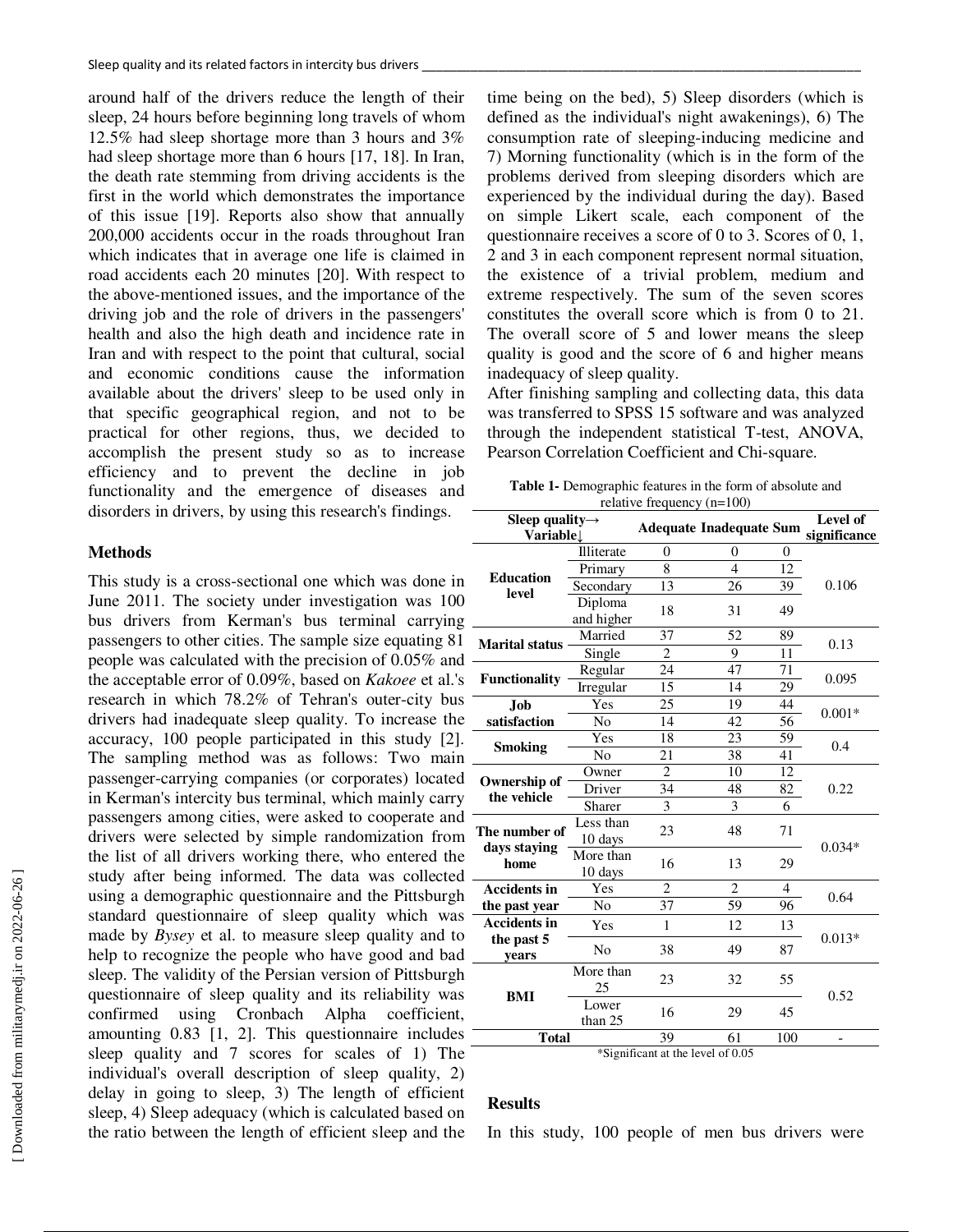assessed and the results of statistical analysis show that the drivers' age range was between 26 and 63 and their average age was 40.06±0.98 and their average BMI index was 25.99±0.36 kilograms per square meter. Also, their driving experience was between 1 and 44 years and its average was 16.23±0.93 years and on average the experience of having First Grade driving license among drivers was 13.97±0.943 years. Driving was the only job for 97% of the drivers under investigation and the rest (3%) had also another job. The average length of driving in each day was 7.71±0.811 hours and the average of the nights in which they were at home per month was  $10.82 \pm 1.03$ days (the median was 5.5 days) and the average of their actual sleeping hours was  $6.87\pm1.33$  hours in a day. Also, the time necessary to go to sleep ranged between 1 and 120 minutes and its average was 19.49±2.31 minutes (the median was 10.0). 13% of drivers expressed that they take medicine to go to sleep. Their education level, marital status, their functionality, job satisfaction status, smoking, the status of ownership of the vehicle and the number of accidents in the past 1 and 5 years are provided in Table 1. To measure job satisfaction, it was asked from a driver in the form of a question whether he is satisfied with his job or not.

Before investigating the questionnaires, the drivers expressed their sleep quality in the past month as 19% (excellent sleep quality), 68% (rather good sleep quality), 9% (rather bad sleep quality) and 4% (terrible sleep quality). But after calculating the overall score of sleep quality among drivers, its average was 6.98±0.34 scores out of overall 21 scores which meant that 61% of had inadequate sleep quality and 39% of them had adequate sleep quality. The drivers' main problem was inadequacy of sleep and the least problem was using sleeping-inducing medicine. The frequency of the problem's intensity related to each of the seven components is provided in Table 2.

In continuing analysis between different variables, it was discovered that there was a significant relation between age and sleep quality (p=0.01). Drivers who had sleep disorder had the average age of 38.05 years and drivers who had no sleep disorders had the average age of 43.21 years. Also, there was a significant relation between job satisfaction and sleep quality ( $p=0.001$ ), in a way that 56% of the drivers were not satisfied with the driving job and among those who were not satisfied, 75% had inadequate sleep quality. With respect to the point that the average number of nights in which the drivers stayed at home was 10.82±1.03 , those drivers who stayed at home less than 10 nights, had inadequate sleep quality

in comparison with the other drivers (p=0.034). In addition, those drivers who had accident in the past 5 years had inadequate sleep quality as well (p=0.013). Other variables whose relations were investigated with sleep quality were not significant and are provided in Table 1.

**Table 2-** Comparing (relative and absolute) frequency of the intensity related to each component and the overall score of the  $P_{\text{it}}$ 

| $r_{\text{H}}$ riusburgin sieep quality questioninarie ( $r_{\text{H}} = r_{\text{H}}$ |         |        |                         |    |  |  |  |
|----------------------------------------------------------------------------------------|---------|--------|-------------------------|----|--|--|--|
| The intensity of signs $\rightarrow$                                                   | Natural | Slight | <b>Medium</b> Intense   |    |  |  |  |
| <b>Components</b>                                                                      |         |        | problem problem problem |    |  |  |  |
| <b>Individual's overall</b>                                                            |         |        |                         |    |  |  |  |
| description from sleep                                                                 | 19      | 68     |                         |    |  |  |  |
| quality                                                                                |         |        |                         |    |  |  |  |
| Lag in going to sleep                                                                  | 33      | 40     | 15                      | 12 |  |  |  |
| Length of efficient sleep                                                              | 47      | 25     | 16                      | 12 |  |  |  |
| Sleep adequacy                                                                         | 34      | 9      | 6                       | 51 |  |  |  |
| <b>Sleep disorders</b>                                                                 | 3       | 83     | 14                      | 0  |  |  |  |
| The consumption rate of                                                                | 94      | 5      |                         |    |  |  |  |
| sleep-inducing medicine                                                                |         |        |                         |    |  |  |  |
| <b>Morning function</b>                                                                | 27      | 42     | 26                      |    |  |  |  |

#### **Discussion**

In this study, 61% of Kerman's intercity bus drivers had inadequate and undesirable sleep quality. Based on these results and those of others, it seems that sleep disorder is very widespread among drivers. Researches done on the driver's sleep quality are limited but show the rate of inadequate sleep quality more than those in this research. For example, *Kakooei* et al.'s research among Tehran's intercity bus drivers showed that 78.2% of them suffer from inadequate sleep quality [2]. In the same respect, *Hassanzadeh* et al. showed that 73.5% of drivers suffer sleep quality problems [9]. In this research, the average of overall score of sleep quality in drivers was 6.98±0.336 scores out of the total score of 21. In *Kakooei* et al.'s study, the average of the overall score of sleep quality was 7.2±2.7 scores out of the total of 21 [3]. In *Hassanzadeh* et al.'s study, the average of the total score of sleep quality was 6.5±2.8 scores [9]. In this study, drivers described their sleep quality in the past month as 19% (excellent sleep quality), 68% (rather good),  $9\%$  (rather bad) and the other  $4\%$ (terrible sleep quality). In *Hassanzadeh* et al.'s study, 46.8% of drivers, in total, assessed their sleep quality as excellent, 38.4% as good, 12.8% as rather bad, and 2% as terrible [9]. Also, in *Kakooei* et al.'s study done among Tehran's bus drivers, 5.5% of drivers in total described their sleep quality as excellent, 81.8% as good and 12.7% rather bad [2]. Thus, it seems that in most cases, drivers are not aware of their inadequate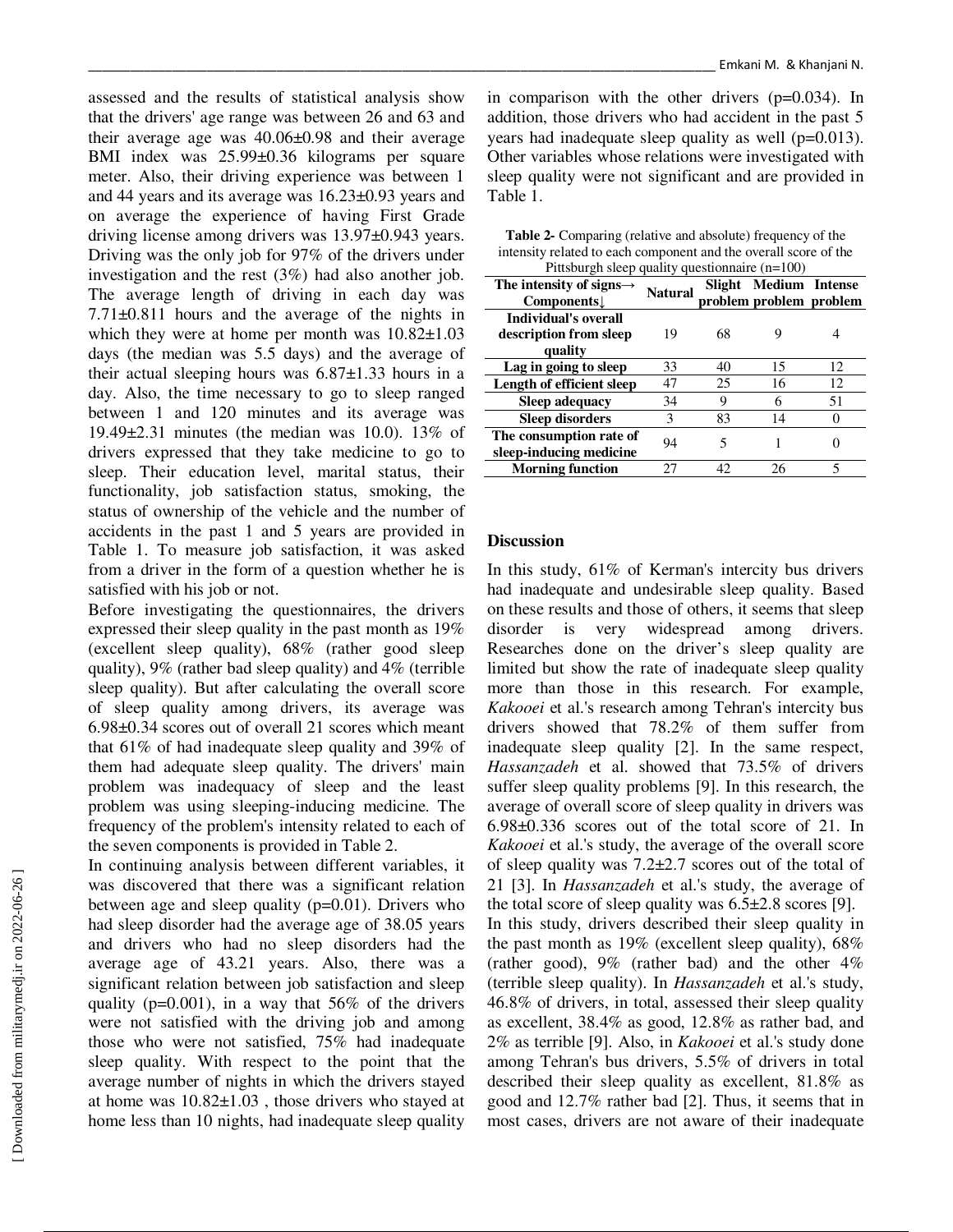sleep quality and although, they perceive their sleep quality as good, they are facing the problems derived from sleep disorder.

In the present study, the average of driver's actual sleep length was  $6.87\pm1.33$  hours in a day which is considered adequate on the whole. *Castro*'s et al. research done in Peru showed that 55% of bus drivers sleep less than 6 hours in a day [21]. In *Yee*'s et al. research in New Zealand, 12.5% of them slept less than 6 hours [22]. In *Hassanzadeh* et al.'s research, the average of sleep length was  $6.3\pm1.5$  hours [9] and in *Kakoeei* et al.'s research, the average of sleep length in a day was 6.5±1.7 hours which is, to a large extent, in harmony with the results of the present study [3].

In this study, there was a significant relation between job satisfaction and sleep quality (p=0.001) which corresponds with *Kakooei* et al.'s study (p=0.007). In a way that drivers who were dissatisfied with their job, also suffered from inadequate sleep quality [2]. In this study, there was a significant relation between drivers' age and sleep quality  $(p=0.01)$  and those suffering from sleep disorders had lower average age. In *Hojjati*  et al.'s research, it became clear that drivers with lower ages had lower sleep quality [19] which probably derives from the longer working hours among the young drivers. Also, in this research as in other research, there was no significant relation between the experience of having First Grade driving license or between BMI and sleep quality [2].

Among the important results of this study is the significant relation between the existence of sleep disorder in the drivers and the occurrence of accidents in the past five years which can represent the importance of drivers' adequate sleep in preventing the occurrence of inter-city accidents.

One of the other problems which most drivers indicated is the excessive sensitivity of the road police and intercity inspections so as to wake the assistant drivers while they are sleeping in the bus cabin which led to the decrease in their sleep quality. As such, it is necessary that more attention be paid to this particular problem of drivers by authorities, planners, health section managers, managers of transportation and road police.

One of the study's limitations was the concentration only on intercity bus drivers and not considering other drivers, and as such, the inability to investigate and compare sleep quality among different drivers. Therefore, it is proposed that similar research be done about sleep quality among the drivers of the hired inter-city cars and those of truck drivers and if they also face similar problems, serious measures be taken to solve this problem in different groups of drivers.

# **Conclusion**

With respect to the point that sleep is one of important factors which can affect people's health and their social activities, including the occurrence of car accidents; thus, to prevent accidents and injuries to the passengers and the huge costs (amounting to billions) derived from irreversible accidents and damages, it is necessary for measures to be taken concerning improving the sleep quality among bus drivers and regular, adequate and appropriate rests, and limiting working hours of the drivers in a day.

**Acknowledgment:** Our (the authors of this article) thanks go to the managers of passenger-carrying corporations and the hardworking drivers who participated in this study. This research was approved by the Student Research Center and the Environmental-Medical Research Committee, at the Faculty of Public Health and was funded by the Research Deputy of Kerman University of Medical Sciences.

## **References**

1- Barsam T. Sleep quality changes in workers exposed to extremely low frequency electromagnetic fields in high voltage electricity substations in Kerman district [dissertation]. Kerman: Kerman University; 2011. [Persian]

2- Kakooei H, Zare S, Akhlaghi A, Panahi D. Evaluation of sleep quality in bus drivers in Tehran. Traf Manag Stud. 2010;5(16):1- 10. [Persian]

3- Mosavi F, Golestan B, Mohseni E, Tabatabai R. Sleep quality and related factors in interns and externs of Tehran Islamic Azad university medical students. Islamic Azad Univ Med Sci J. 2010;20(4):4-9. [Persian]

4- Ghoraishi SA, Aghajani AH. Sleep quality in Zanjan university medical students. Tehran Univ Med Sci J. 2008;66(1):61-7. [Persian]

5- IzadiAvnjy FS, Hajbaghery MA, Afazl MR. Quality of sleep and its related factors in the hospitalized elderly patients of Kashan hospitals in 2007. Fayz J. 2008;12(4):52-9. [Persian]

6- Salehi K, Alhani F, Sadegh-Niat K, Mahmoudifar Y, Rouhi N. Quality of sleep and related factors among Imam Khomeini hospital staff nurses. Iran Univ Med Sci J. 2010;23(63):18-25. [Persian]

7- Mokarami H, Kakvyy H, Dehdashti AR, Jahani Y, Ebrahimi H. Comparison of general health status and quality of sleep, shift workers in a workplace press. Kermanshah Univ Med Sci Res J. 2010;14(3):237-43. [Persian]

8- Saremi M, KhaniJzny R, Tassi P. Comparison of fatigue, sleep quality and quantity at once old and young farmers. Med Res. 2008;32(2):135-9.

9- Benca R, Quintas J. Sleep and host defenses: A review. Sleep. 1997;20(11):1027-37.

10- Brown I. Driver fatigue. Human Fact. 1994;36(2):298-314.

11- Hassan-Zadeh M, Alavi K, MirGhalebandi F, Yadollahi Z,